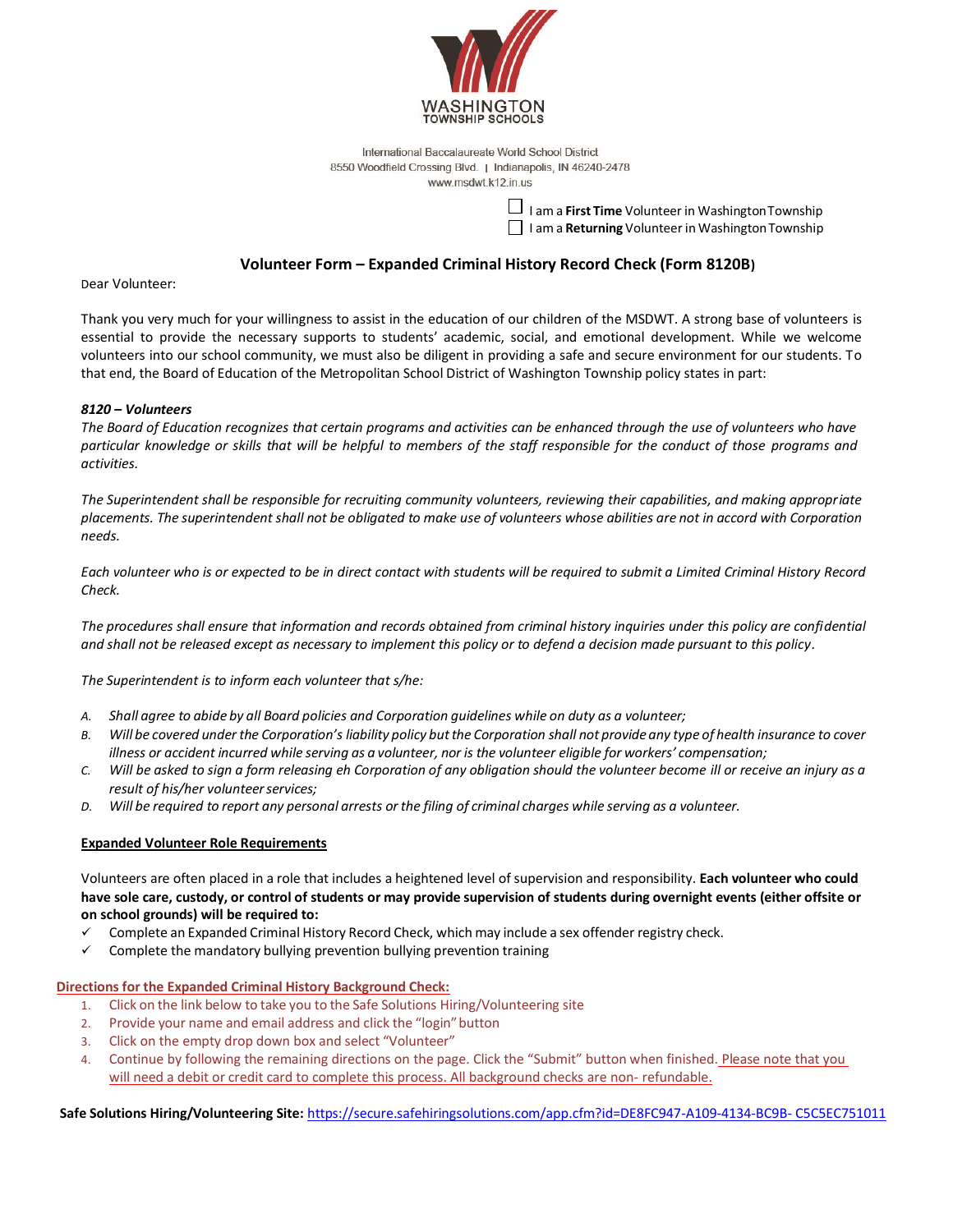## **Volunteer Form – Expanded Criminal History Record Check (Form 8120B) Page No. 2**

The Expanded Criminal History Record Check for volunteers will include the same search criterion, which is applied to prospective MSDWT employees. This check does require a fee and the cost is the responsibility of the volunteer applicant or the organization representing the volunteer applicant.

The Expanded Criminal History Check shall include but not be limited to:

- A. National criminal history check (as defined by I.C. 20-26-2-1.5) of the criminal history record system maintained by the Federal Bureau of Investigation based on fingerprint identification or another method of positive identification;
- B. Search of the national sex offender registry maintained by the United States Department of Justice;
- C. As Indiana Bureau of Motor Vehicles driver history if the position involves driving. All information regarding he applicant will remain confidential.

*The requested information meets the minimum requirements of the State of Indiana.* 

### **Bullying Education and Training Requirement-FIRST TIME VOLUNTEER IN WASHINGTON TOWNSHIP**

Indiana Code 20-26-5-34.2 states that a school corporation must provide bullying education and training to all employees and volunteers that have a direct, ongoing contact with students. If your volunteering duties require direct contact with an individual student or groups of students, or if you may be placed in a role that requires you to supervise or oversee students in any capacity, you are responsible for the completion of the bullying education and training provided by the MSDWT.

The link to the bullying education and training may be accessed by clicking on or typing the following link into your web browser: **<https://msdwt-in.safeschools.com/register/84afcb3f>**

MSDWT Board Policy 8750 – Defense and Indemnification of Board Members and Employees, provides volunteers with legal defense in the case of legal claim against the volunteer while acting in good faith on behalf of MSDWT students as long as there has been no neglect, omission, act of bad faith, or act of malfeasance on the part of the volunteer.

By signing below, you are acknowledging:

- You understand your responsibility to complete the bullying education and training provided by the MSDWT when your role as a volunteer meets the criteria stated above, and;
- The bullying education and training must be completed annually, and;
- You understand, should you fail to complete the training and you are the subject of a claim while volunteering in the MSDWT, the MSDWT will consider your failure to complete the course as an act of omission and bad faith and will not be considered as eligible for a determination of whether or not to defend or indemnify you in any legal proceeding.

### **Bullying Education and Training Requirement-RETURNING VOLUNTEER IN WASHINGTON TOWNSHIP**

By signing below, you acknowledge:

- You have been given the Parent/Volunteer Bullying FAQ Document;
- You understand your responsibility to become familiar with the FAQ and its application; and
- You have received an opportunity to ask questions and receive additional information as requested.

You understand, should you fail to complete the bullying education and training or to review the FAQ, and you are subject of a claim while volunteering in the MSDWT, the MSDWT will consider your failure to complete the course as an act of omission and bad faith and will not be considered eligible for a determination of whether or not to defend or indemnify you in any legal proceeding.

(**[https://msdwt-in.safeschools.com/register/84afcb3f\)](https://msdwt-in.safeschools.com/register/84afcb3f)**